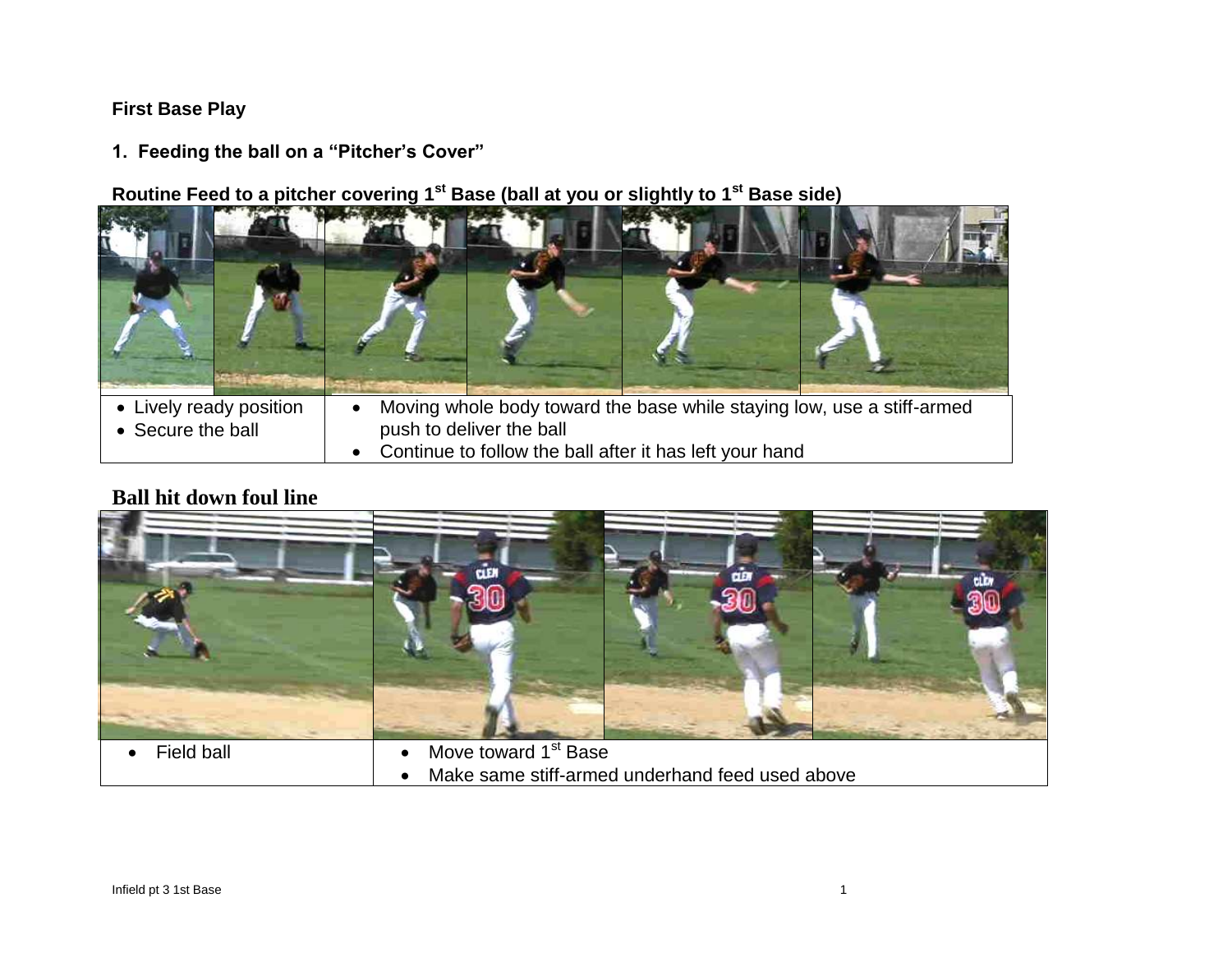# **Ball hit slightly to 2nd base side**



- If there is time, get around the ball (move past the line of travel so that you can field it with some momentum back to 1<sup>st</sup> Base)
- Stay low and drive back to  $1<sup>st</sup>$  base
- Use same stiff-armed push to deliver the ball
- Continue to follow the ball after it has left your hand

# **Ball hit substantially to 2nd base side (reverse pivot)**

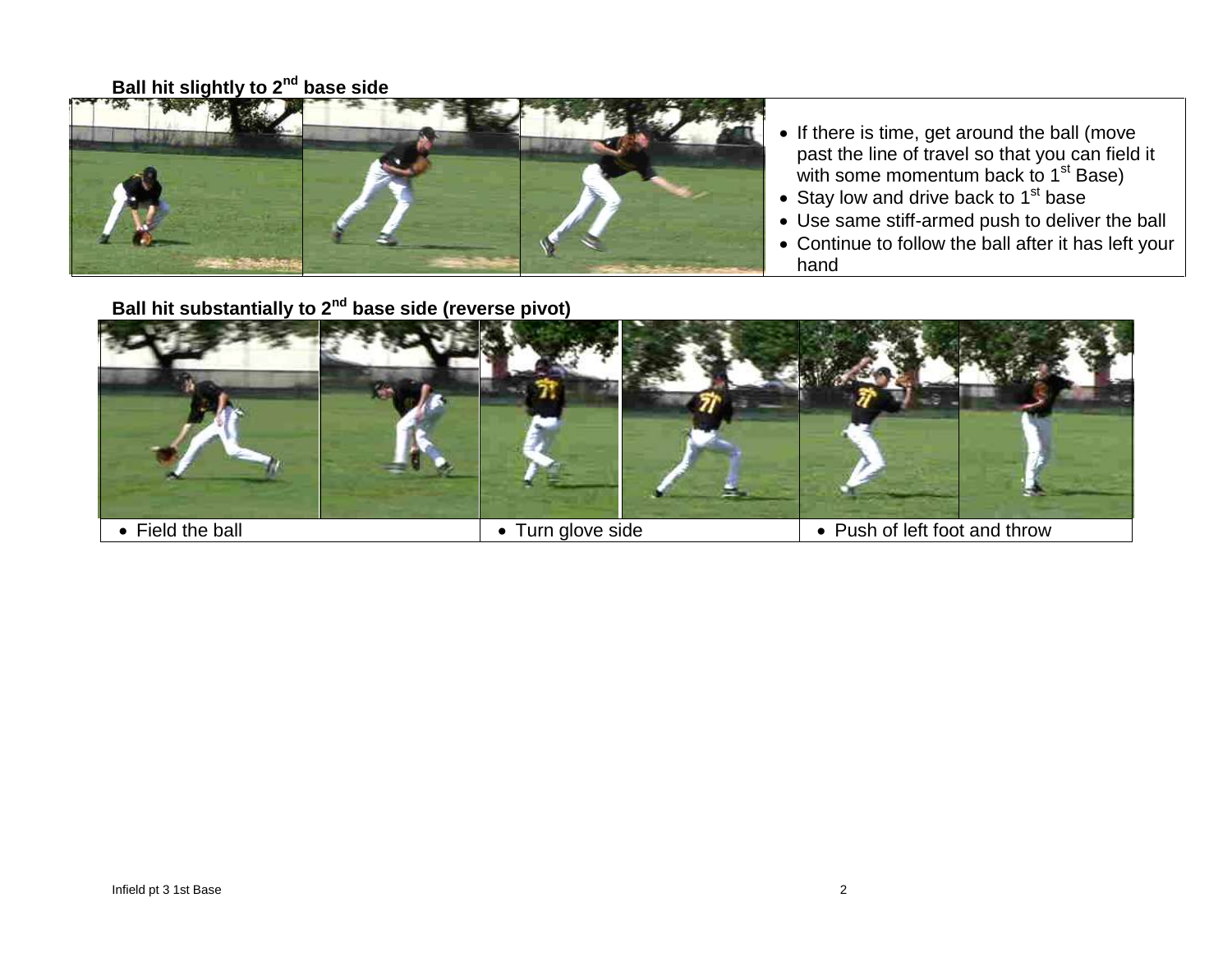**2. Getting into position to receive a throw from an infielder**



- Read the ball off the bat
- As soon as you know you can not field it, hustle to the base and locate it with your throwing-side foot
- Retaining the feel of the base with that foot, turn to face the direction of the throw
- Be in an athletic position, ready to move in any direction



**Footwork for preparation and receiving of the ball**

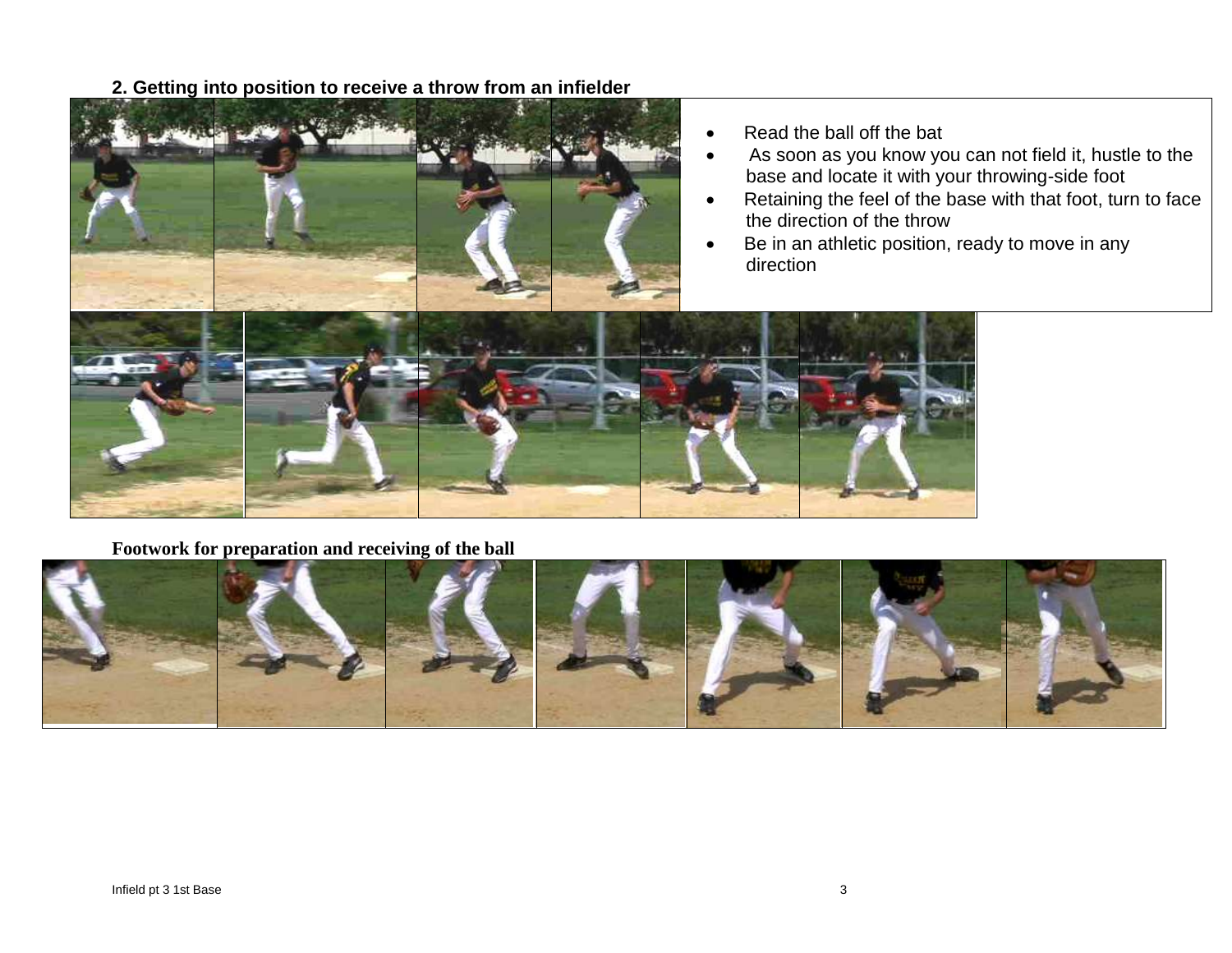| Move quickly to  <br>Locate base<br>with throwing-<br>the base<br>side foot | Square up,<br>throwing-<br>side heel on<br>base<br><b>Athletic</b><br>posture | Read the<br>throw<br>Turn back<br>foot<br>sideways | Step to ball<br>with glove-<br>side foot | Back foot,<br>being<br>sideways, is<br>less likely to<br>drag off | Step off base<br>once out is<br>made |
|-----------------------------------------------------------------------------|-------------------------------------------------------------------------------|----------------------------------------------------|------------------------------------------|-------------------------------------------------------------------|--------------------------------------|
|-----------------------------------------------------------------------------|-------------------------------------------------------------------------------|----------------------------------------------------|------------------------------------------|-------------------------------------------------------------------|--------------------------------------|

**3. Receiving a throw**



- Active, well balanced ready position, throwing side heel on base
- Read the throw
- Turn rear foot sideways
- Step to the ball
- Make the catch with the head over the ball whenever possible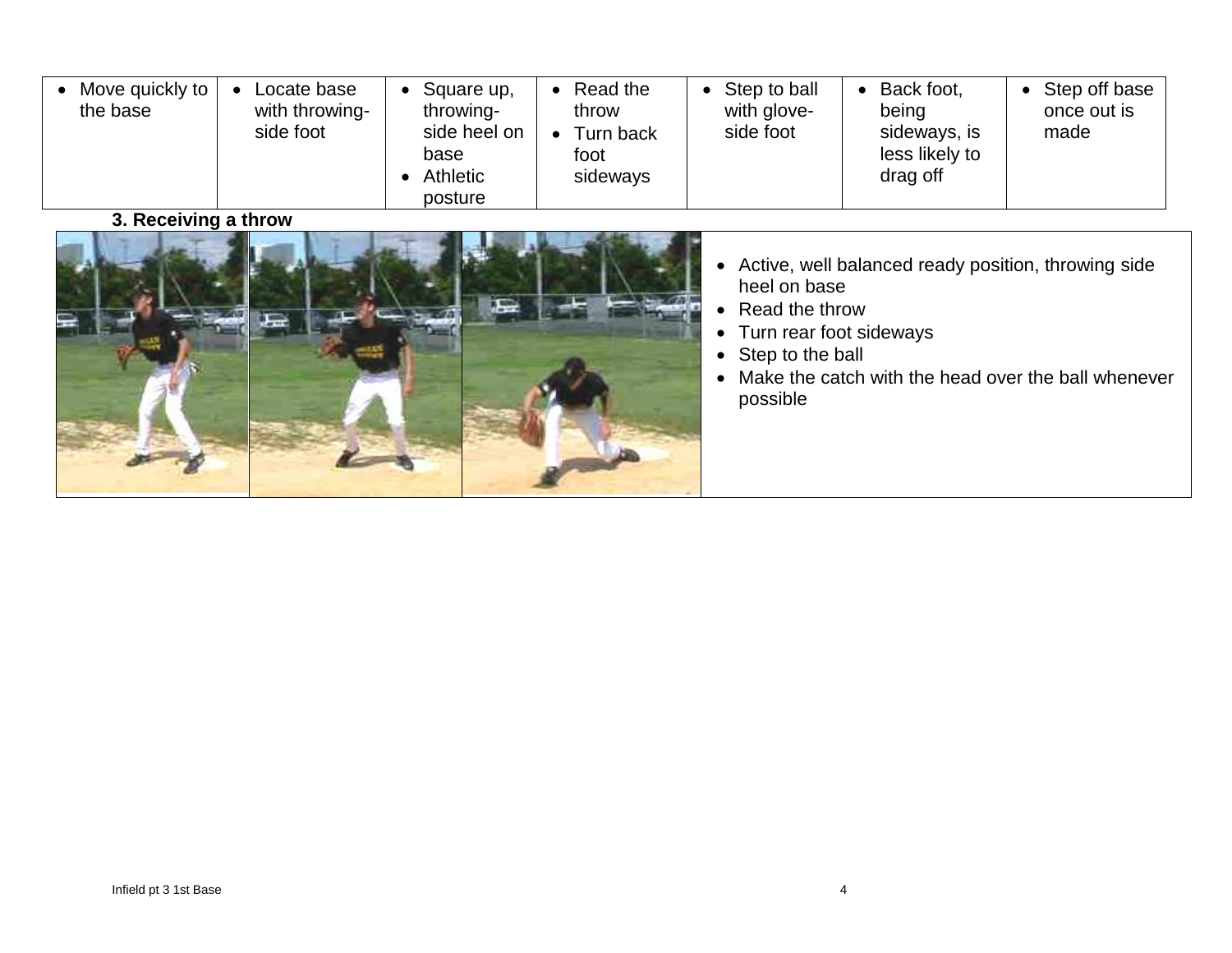### **4. Handling misdirected throws**

#### **Low throw straight at base**



- Get forward as far as possible,
- Body low, head over ball
- On short-hop, use forward scooping motion
- Use backhand if ball is on inside of front leg, forehand if outside (see below)



#### **Low throw to right-field side**







- Move rear foot to outfield corner of base
- Body low, read the ball
- Use forward scooping motion on short-hop (giving with the ball with softer hands may be necessary on in-between hop)

**High throw to right-field side**



- Move rear foot to outfield corner of base
- Step as far as required with glove-side foot
- Show umpire contact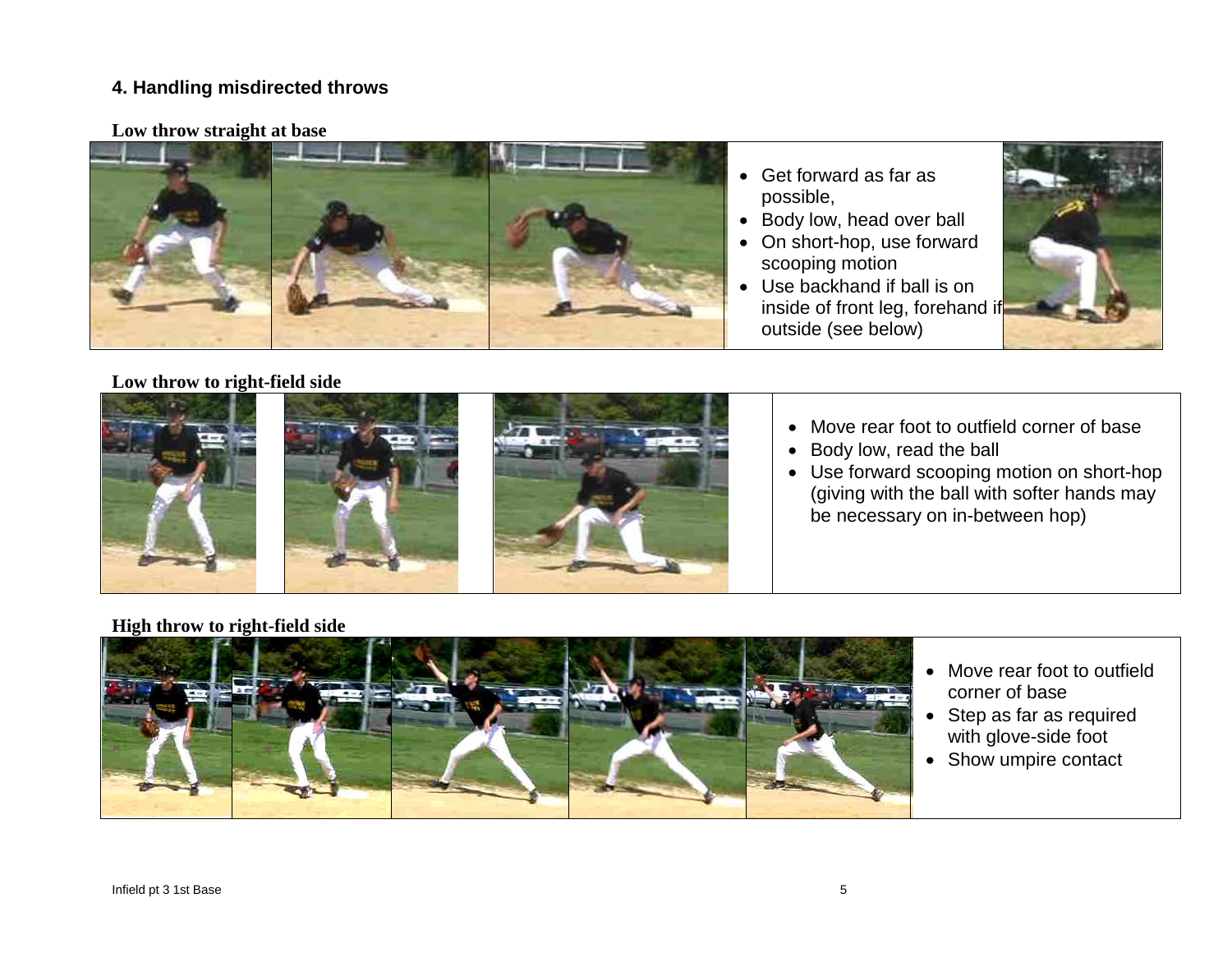#### **Low throw to down the line**



- Keep (or move) rear foot in contact with infield corner of base
- Step as far as required
- The wider the throw, the more important it may be to show the umpire contact with the base

#### **Tag-play: when the throw draws you down the line**



- Move off base to make the catch, remaining in fair territory (so as to avoid a collision)
- Tag the runner, spinning as he goes past (two hands may be used)
- Continue to turn counter-clockwise to look for the next play

#### **High throw overhead**



- Jump up for ball if necessary
- Once ball is secured, look down for base
- Try to land one heel on the base (less likely to damage ankle or leg)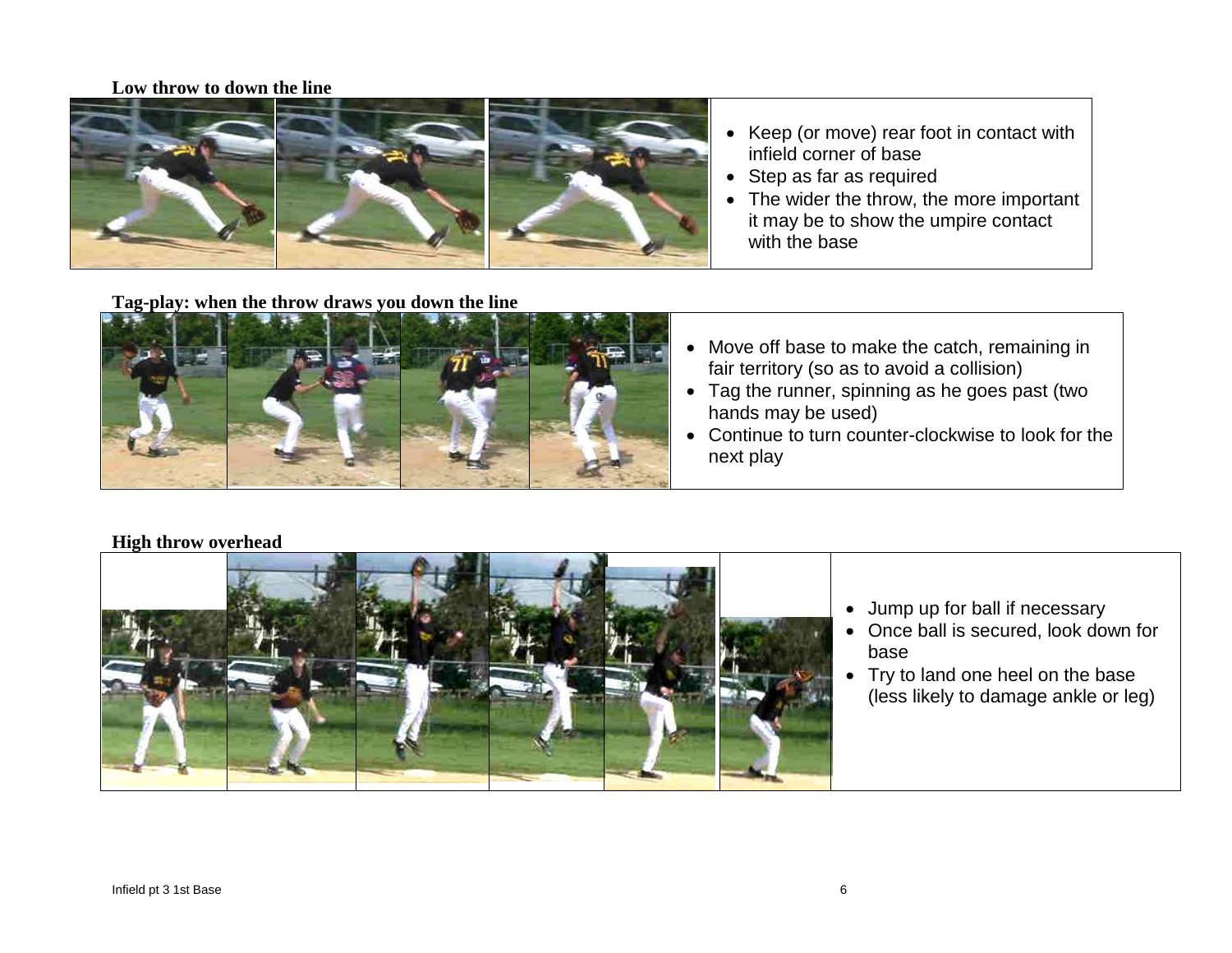#### **5. Moving off the base as a pitch is made**



- As pitcher begins delivery, take one step and one side shuffle to square up to home
- Develop rhythm so that you land in an active fielding posture as ball reaches the plate
- If ball is not hit, side-shuffle back toward base in case of a throw from the catcher.

#### **Returning to base and applying a tag**



- As above
- Read throw from catcher: if it is off-line, the first priority is to secure the ball
- If good, continue to base and turn body to put yourself in a good position to make tag
- Apply tag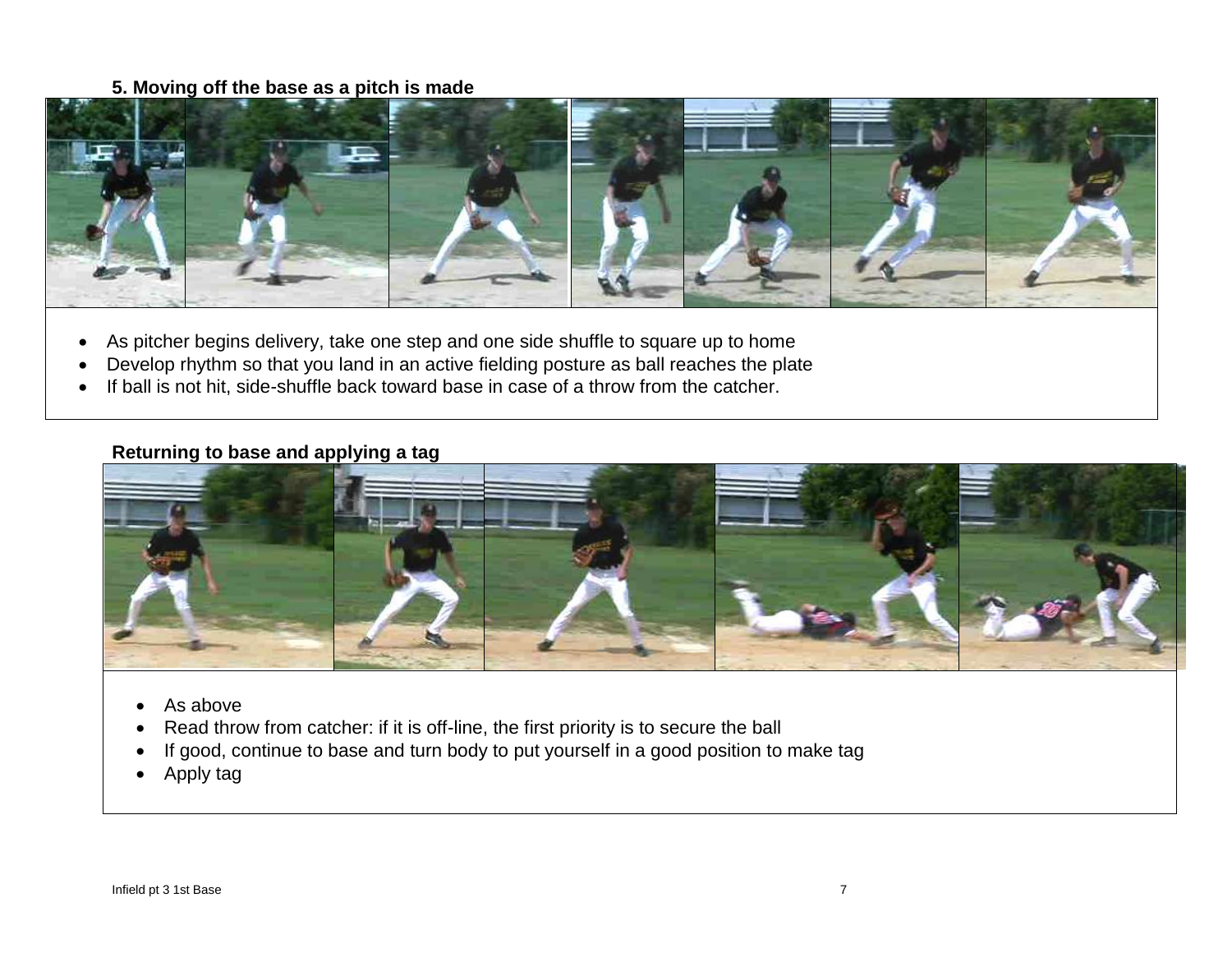### **6. Handling the "early break" on a pickoff**



- Square up to pitcher as soon as runner breaks
- Step to ball, replace feet and make firm accurate throw to the inside portion of 2<sup>nd</sup> base





# **High throw Throw on the 2nd base side**



#### **Throw to homeplate side**



- Shuffle to side (if possible) staying square to pitcher
- $\bullet$  Make sure of the ball, replace feet and make firm accurate throw to the inside portion of 2<sup>nd</sup> base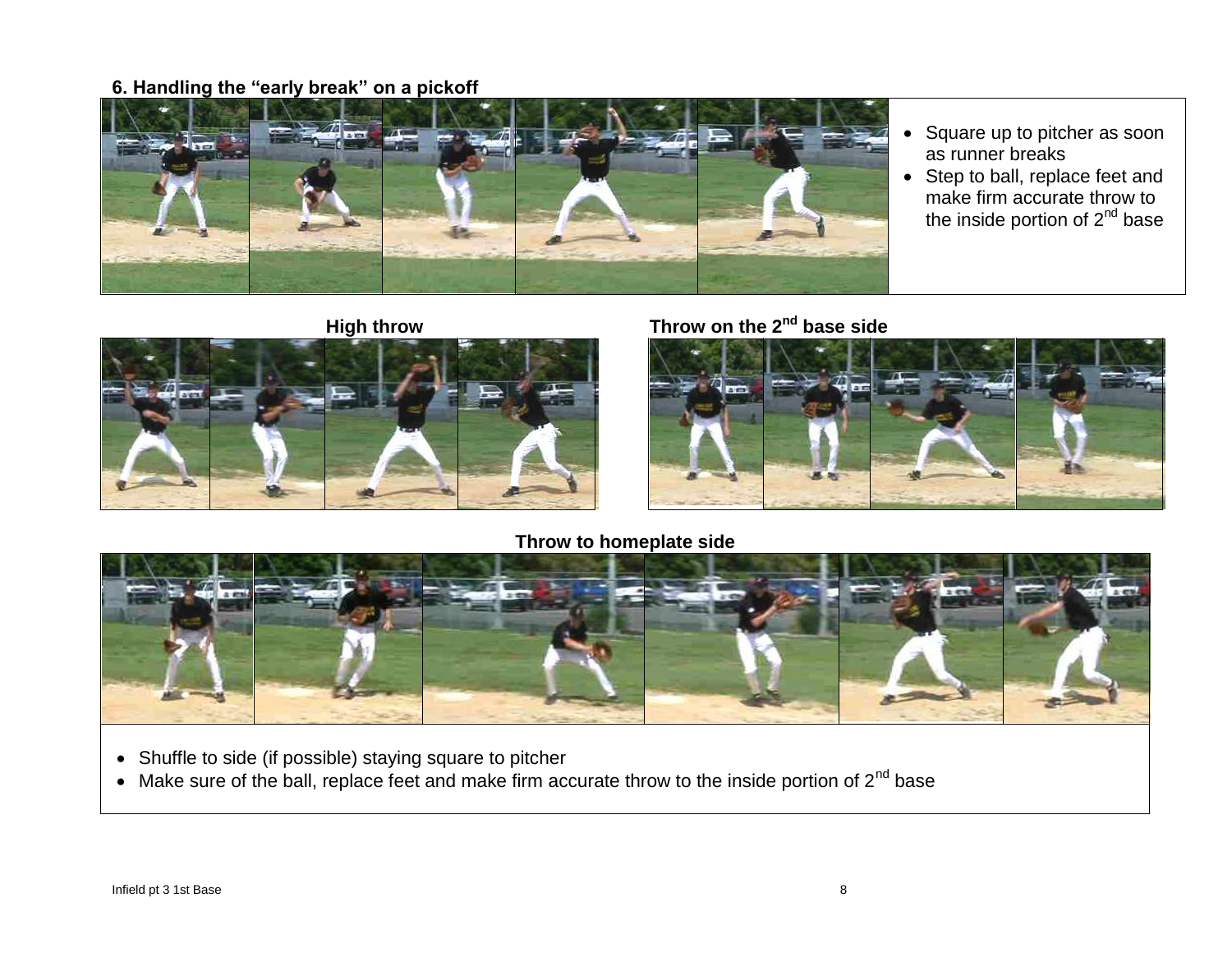### **7. Initiating a double play**

# **Ball hit on 2nd base side**



- Move off base as the pitch is made
- Continue after ball, field it cleanly
- Maintaining your rhythm, make a firm, accurate throw and return immediately to 1<sup>st</sup> base ("throw it & forget it"). For this play, a left-hander has a marked advantage.
- If required, get into position and receive returning throw as for any throw from an infielder
- NB In many cases, the pitcher will be there to cover the base

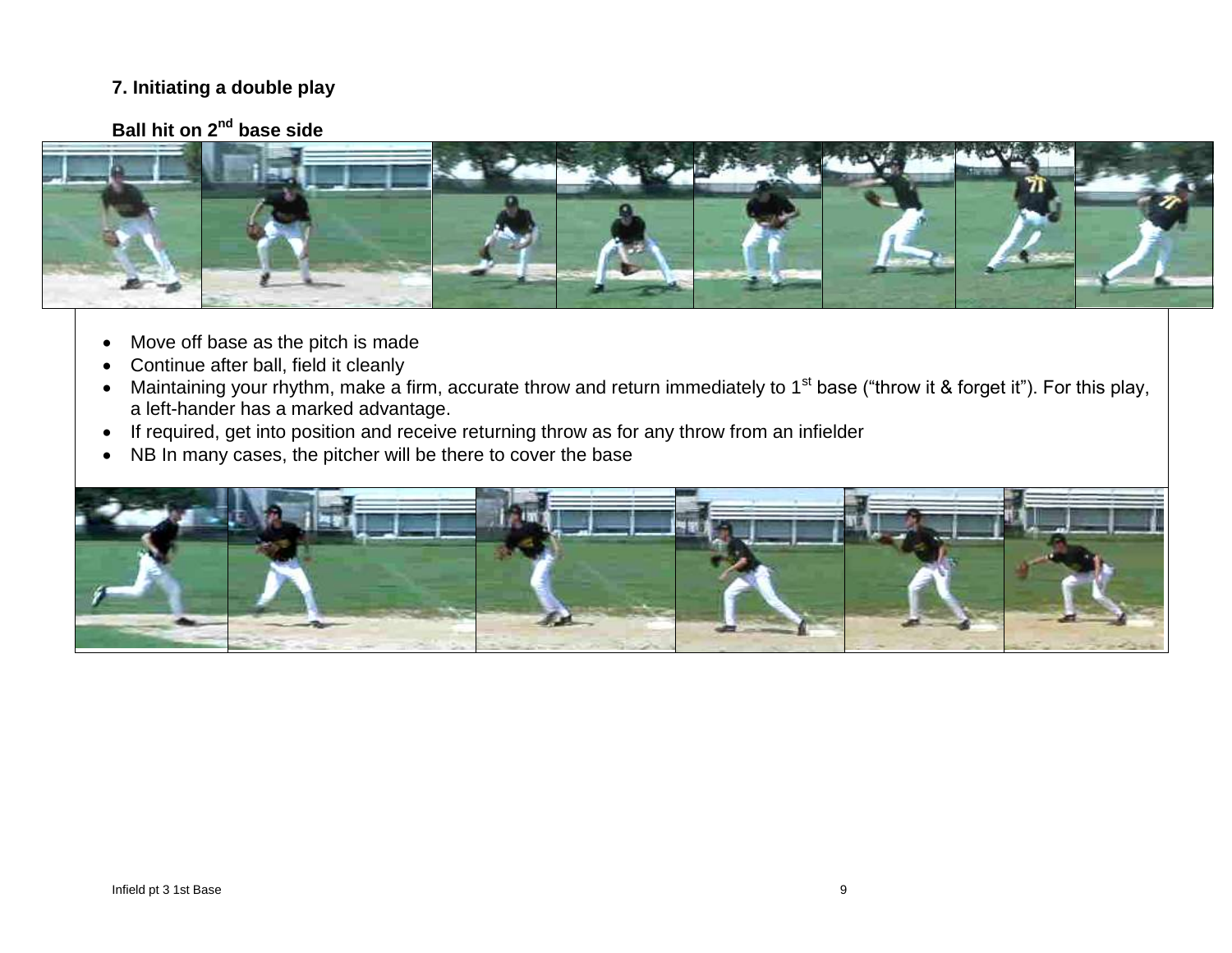### **Ball fielded close to 1st base**



- If you field the ball close to 1<sup>st</sup> base, it may be quicker to touch 1<sup>st</sup> base before throwing to 2<sup>nd</sup> base
- $\bullet$  Since the force has now been removed, the middle-infielder must now tag the runner advancing to 2<sup>nd</sup> base
- As you throw, call "tag!" loudly to ensure he understands that the hitter-runner is out.